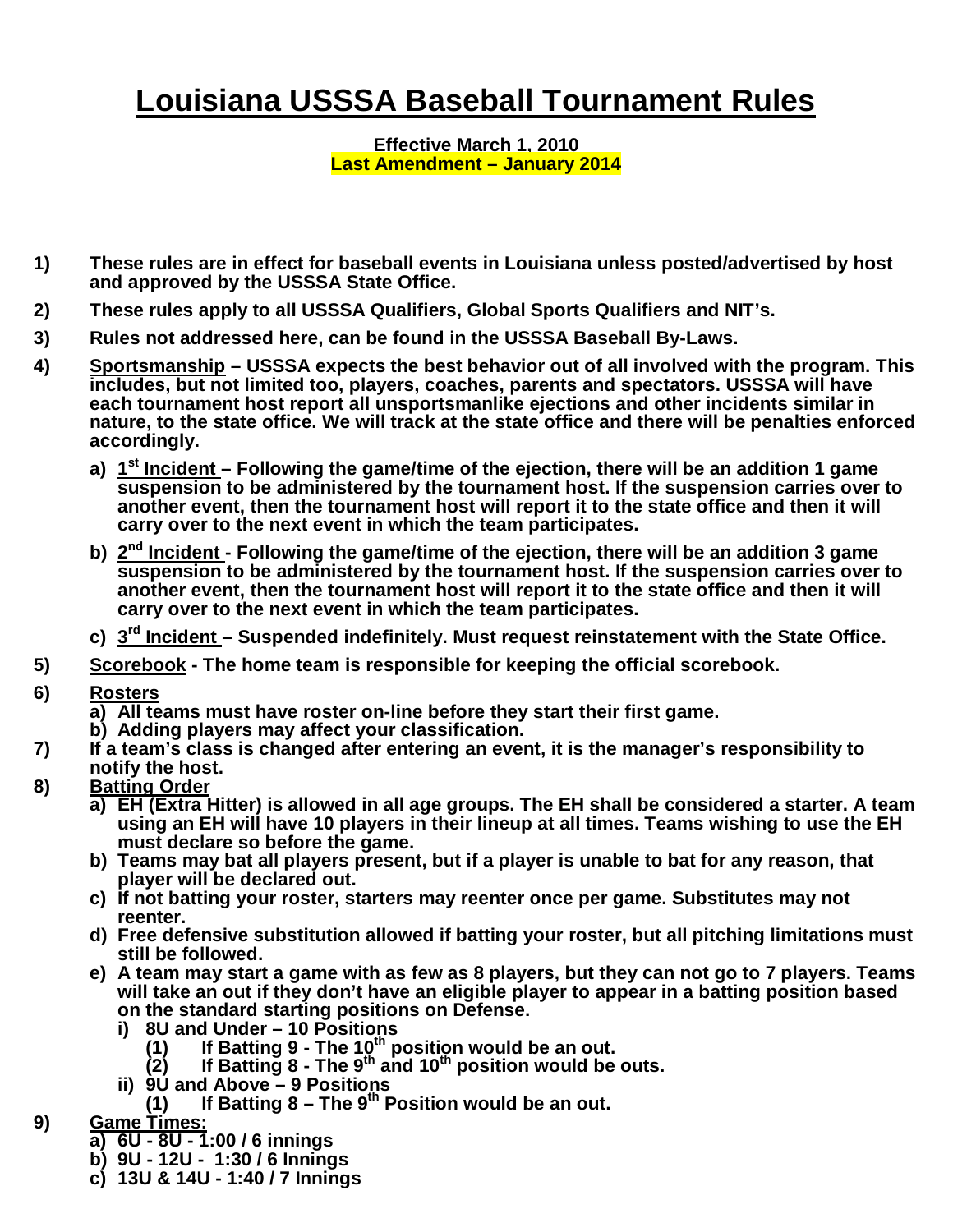- **d) Add 10 minutes to above time for all championship games**
- **10) Run Rules:**
	- **a) 6-Inning game(12U and Below):**
		- **i) After 3 Innings – 15 Runs**
		- **ii) After 4 Innings – 8 Runs**
	- **b) 7-Inning game(13U and Above):**
		- **i) After 3 Innings – 15 Runs**
		- **ii) After 4 Innings – 12 Runs**
		- **iii) After 5 Innings - 8 Runs**
- **11) Pool Play Tie Breaker Guidelines:**
	- **a) Win-Loss Record**
	- **b) Head to Head**
	- **c) Fewest Runs Allowed**
	- **d) Run Differential**
	- **e) USSSA Points**
	- **f) Coin Flip**
	- **g) NOTE: If a forfeit occurs or even number of games can't be played in pool play, then the team's average of the games played will be used to determine seeding.**
	- **h) Forfeit in Pool Play may result in team not advancing to Championship Bracket. Teams no showing will be seeded last.**
- **12) Pitching**
	- **a) Once a pitcher is removed from the pitching position during a game, he/she cannot return to the pitching position. Being pinched hit for does not constitute as being removed from the pitching position.**
	- **b) Pitching Rules and Limitations: Please refer to current USSSA Rule Book located online at www.usssa.com for current pitching limitations.**
	- **c) Once a pitching card is signed by both coaches it is official.**
	- **d) Pitching Limitations:**

| Age            | One Day Max to Pitch and<br><b>Pitch Next Day</b> | <b>One Day Maximum</b> | <b>Three Day</b><br><b>Maximum</b> |
|----------------|---------------------------------------------------|------------------------|------------------------------------|
| 7U-12U         |                                                   |                        |                                    |
| <b>13U-14U</b> |                                                   |                        |                                    |

## **13) Courtesy Runners**

- **a) Allowed for the pitcher and catcher of record from the previous inning.**
- **b) If there is a player not currently in the game, that person will run for the pitcher/catcher.**
- **c) If there is not a person on the bench who is currently not in the game, then the last batted out will run.**
- **14) Slide Rule - There is no mandatory slide rule, but whenever a tag play is evident, a runner must slide or seek to avoid contact with the fielder and / or catcher. Attempting to jump, leap, or dive over the fielder and / or catcher is not interpreted as seeking to avoid contact. Malicious contact shall supersede all obstruction penalties.**
- **15) Protest**
	- **a) \$100 cash must accompany protest.**
	- **b) If protest is upheld and a ruling is overturned, protest fee is returned.**
- **16) Metal Cleats are allowed in ages 13 and up. Please check with tournament host to see if they are allowed on portable mounds.**
- **17) Ejections**
	- **a) Anyone ejected from a game must sit out the next game.**
	- **b) Being confined to the dugout is not considered an ejection.**
- **18) Coach/Machine Pitch**
	- **a) Players get 3 swinging strikes or 6 pitches.**
	- **b) Foul balls will extend an at bat as long as they have pitches left.**
- **19) Delays/Rain Outs**
	- **a) If delays occur, then the tournament director will determine the best way to seed teams.**
	- **b) In the event a tournament cannot be completed after it has started, place/points may be awarded based on games played.**